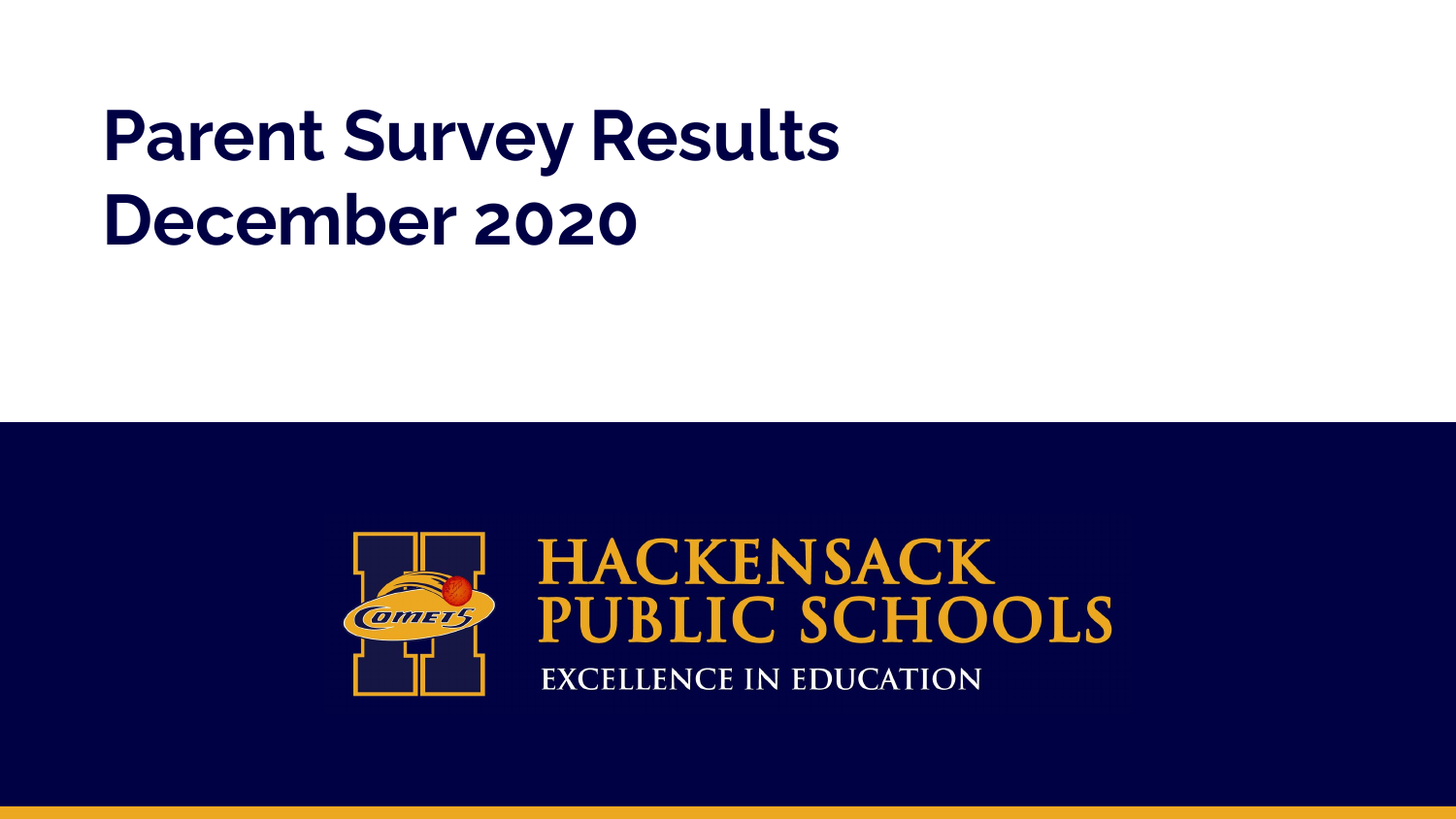## **Remote Learning Experience**

For this question, parents were asked to rate their remote learning experience with a smiley face icon. In December we received 2,613 responses which was 90 responses less than September. In December, 83% of parents rated their experiences as a level 3 or higher which was an increase from 81% in September.



Remote Learning Experience 2,613 Responses

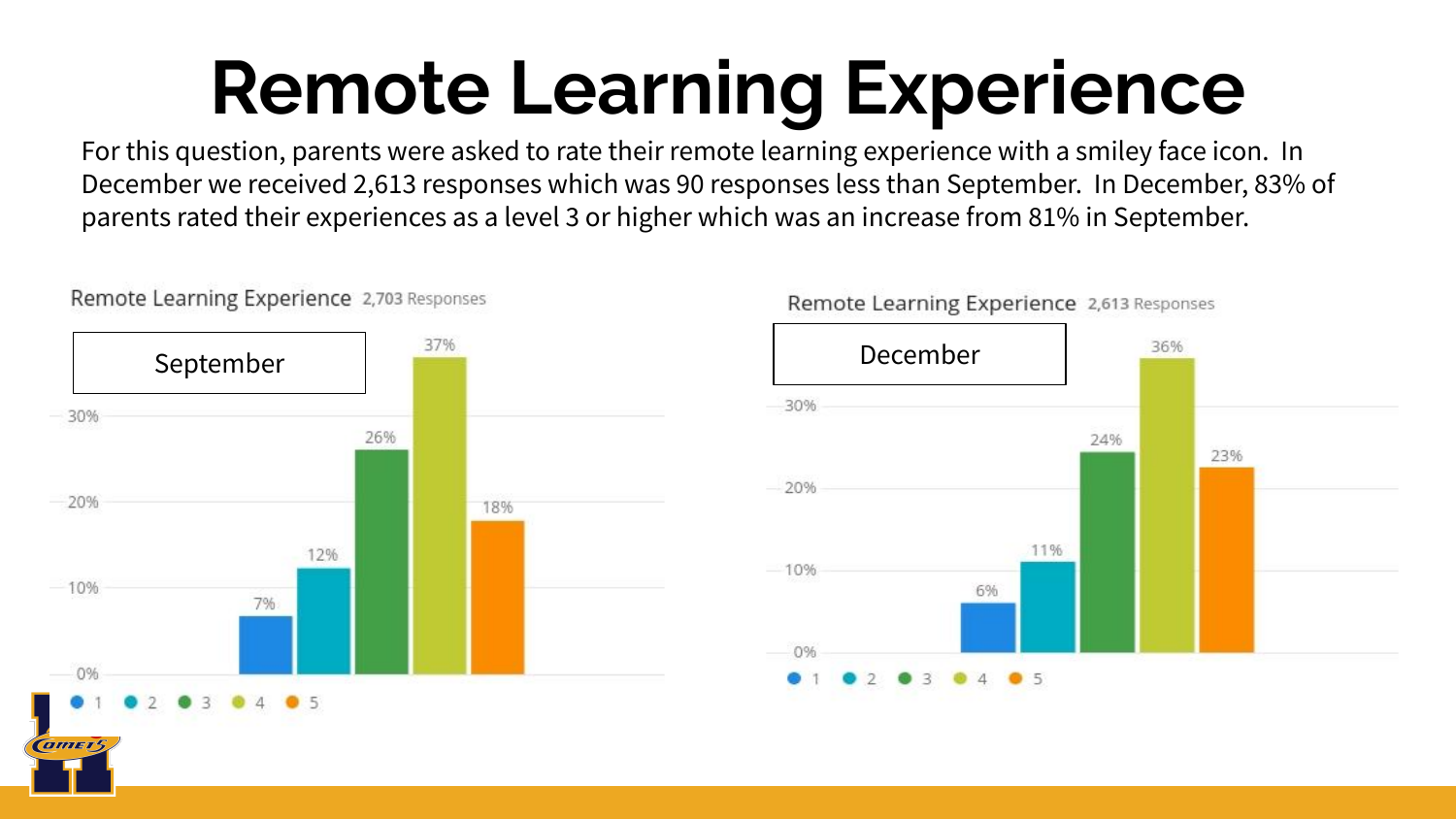# **Challenges of Remote Learning**

In September, there were 2,453 responses to the challenges of remote learning. In December there were 2,442 responses (11 fewer responses than September). 21% of respondents found the amount of screen time to be a challenge in December which is an increase from 18% in September. In December, 15% of respondents stated that technology issues were a challenge which is a decrease from 19% in September. In December 15% of respondents found the length of day to be challenging which is an increase from 13% in September. In December 13% found internet access/connectivity to be a challenge which is an decrease from 14% in September. In December there was a slight increase from 14% to 16% of the amount of respondents that state that supporting their child with learning is a challenge.



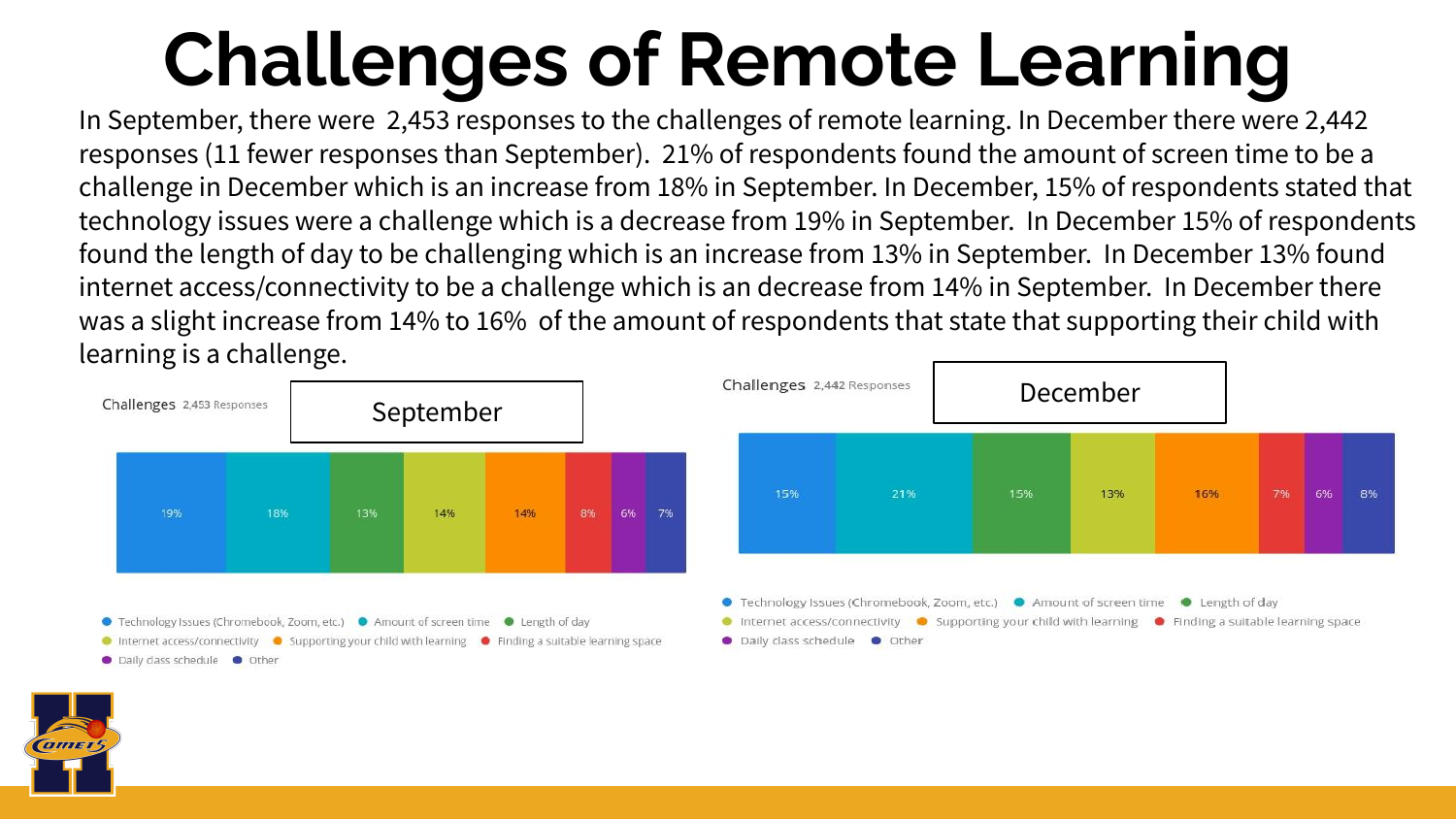#### **Suggested Improvements of Remote Learning**

In September there were 2,077 responses to the suggested improvements of remote learning versus 2,009 responses in December. The suggested improvements were slightly modified in December's survey. 25% of people suggested that fewer online assignments are provided while 31% in December suggested fewer homework assignments. In December 34% of respondents suggested more live sessions with teachers which is an increase from 23% in September. In December 21% wanted less live sessions with teachers which is an increase from 16% in September.